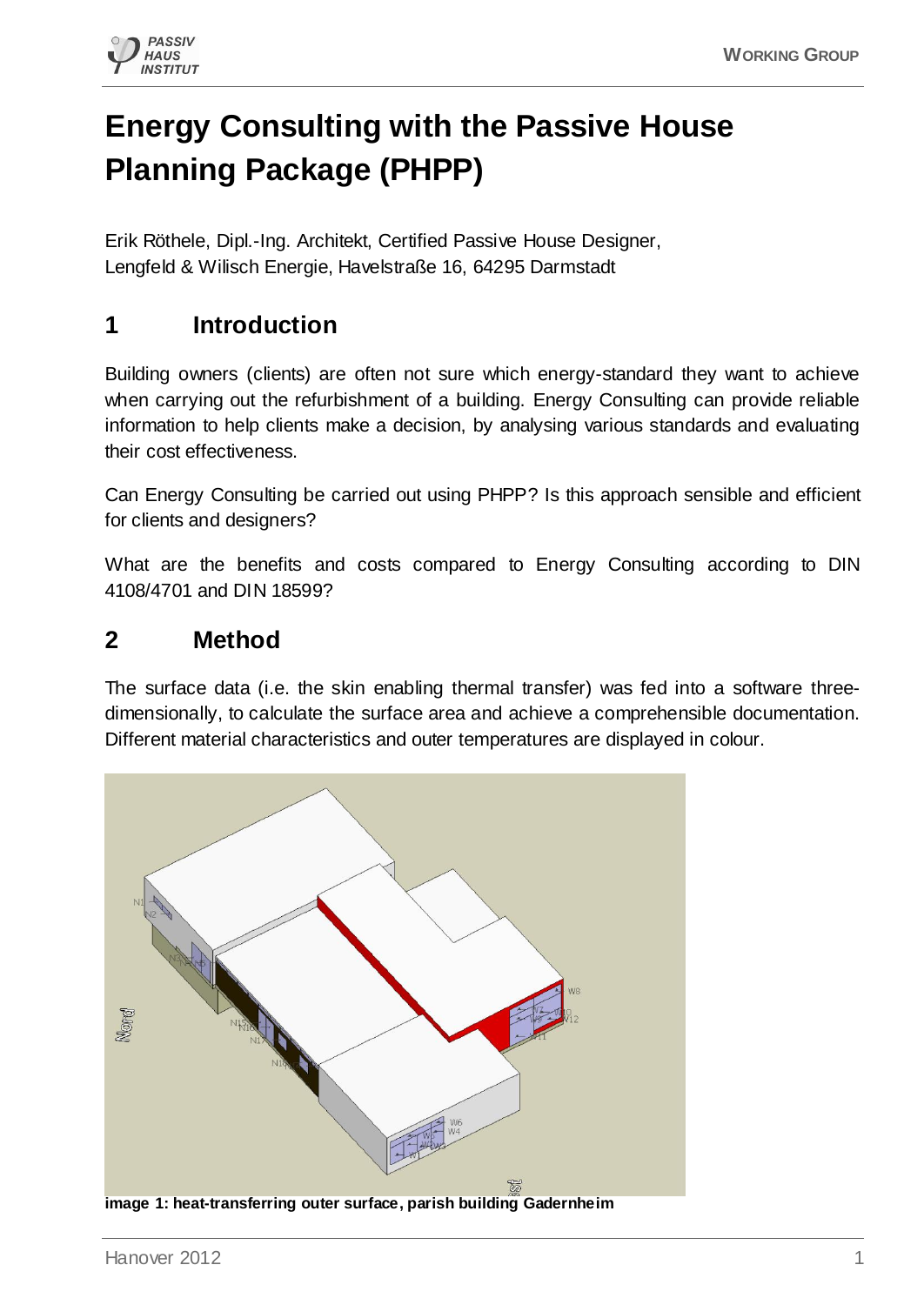

The Data was fed in PHPP following the instructions specified in the handbook. Both clients decided against testing air tightness before the restructuring of the building. For this reason, an assumed value of 3,0 1/h was used to calculate the analysis of the current status. The decrease in temperature was taken into account by appointing an interior temperature of 19° C. The standard climate settings were applied. Thermal losses of building parts that contact the ground were considered at the fixed reduction factor.

Two different standards were examined with regard to energy consumption and economic feasibility.

Economic feasibility was assessed by calculating the price for every saved kilowatthour of final energy and alternatively using static amortisation.

## **3 Brief description**

The parish hall and kindergarten in Gadernheim was built in 1964. In 1995, some windows were replaced, and in 2003 the nursery school/kindergarten was converted and an expansion was built. A new oil based heating system was installed in 1994. The current condition of the building is typical for its age.

Due to the poor thermal properties of the walls and ceilings, there is mold infestation in the interior of the building. The building is functional otherwise; some of the fitting and furniture needs to be replaced.

| $\bullet$ | energy reference area  | 551,06 m <sup>2</sup>              |
|-----------|------------------------|------------------------------------|
| $\bullet$ | heated gross volume    | $1.892,7 \text{ m}^3$              |
| $\bullet$ | massive exterior walls | 24 cm brick masonry.               |
| $\bullet$ | roof                   | flat roof, metal covering          |
| $\bullet$ | windows                | see above                          |
|           | heating                | from 1994, output: 63 kW, oil fuel |
|           | warm water             | heating boiler                     |
| $\bullet$ | ventilation system     | none                               |

## **4 Variants**

#### **4.1. restructuring with passive house components**

The proposed standard complies with EnerPHit (Passive house- components). The expansion from the year 2003 and the replaced windows remain untouched, as it is not economically feasible to renew these.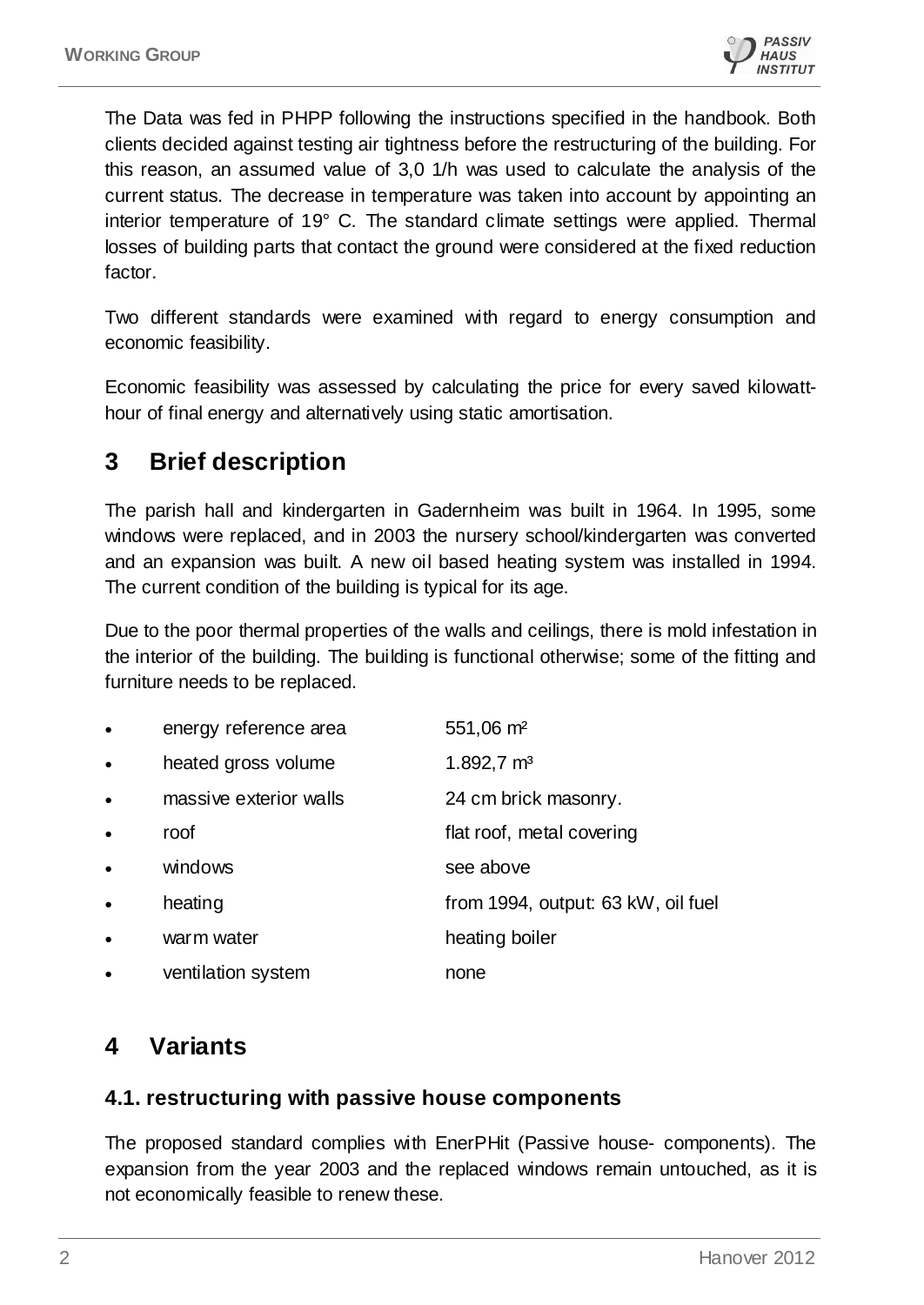

| $\bullet$ | <b>Exterior Insulation</b> | 22 cm Insulation Heat conduction group 0,035 W/m <sup>2</sup> K,<br>U-Value 0,14 W/m <sup>2</sup> K |
|-----------|----------------------------|-----------------------------------------------------------------------------------------------------|
| $\bullet$ | Roof                       | 28 cm Insulation Heat conduction group 0,035 W/m <sup>2</sup> K,                                    |
|           |                            | U-Value 0,12 W/m <sup>2</sup> K                                                                     |
| $\bullet$ | Crawl space:               | 22 cm Insulation Heat conduction group 0,035 W/m <sup>2</sup> K.                                    |
|           |                            | U-Value 0,14 W/m <sup>2</sup> K                                                                     |
| $\bullet$ | <b>Windows</b>             | Triple glazing, max. Uw Value 0,085 W/m <sup>2</sup> K.                                             |
| $\bullet$ | Heating                    | pellet heating (Brennwert)                                                                          |
|           |                            | pre-adjustable thermostatic valves, electr. pumps4.2.                                               |

### **4.2. Variant EnEV+**

The proposed standard complies with § 9 of the EnEV. However, more than the minimum requirements regarding insulation is implemented. The walls are insulated with the same thickness as the roof, so the same insulation could be applied for both parts. Triple glazing was selected for the windows, since it is economically feasible if one considers the complete life cycle of the building.

Exterior Insulation (walls, roof): 16 cm Insulation Heat conduction group 0,035 W/m²K, U-Value 0,19 W/m²K Crawl space 4cm insulation, Heat conduction group 0,035 W/m²K U-Value 0,44 W/m²K



**image 3: comparison of transmission heat losses per building part**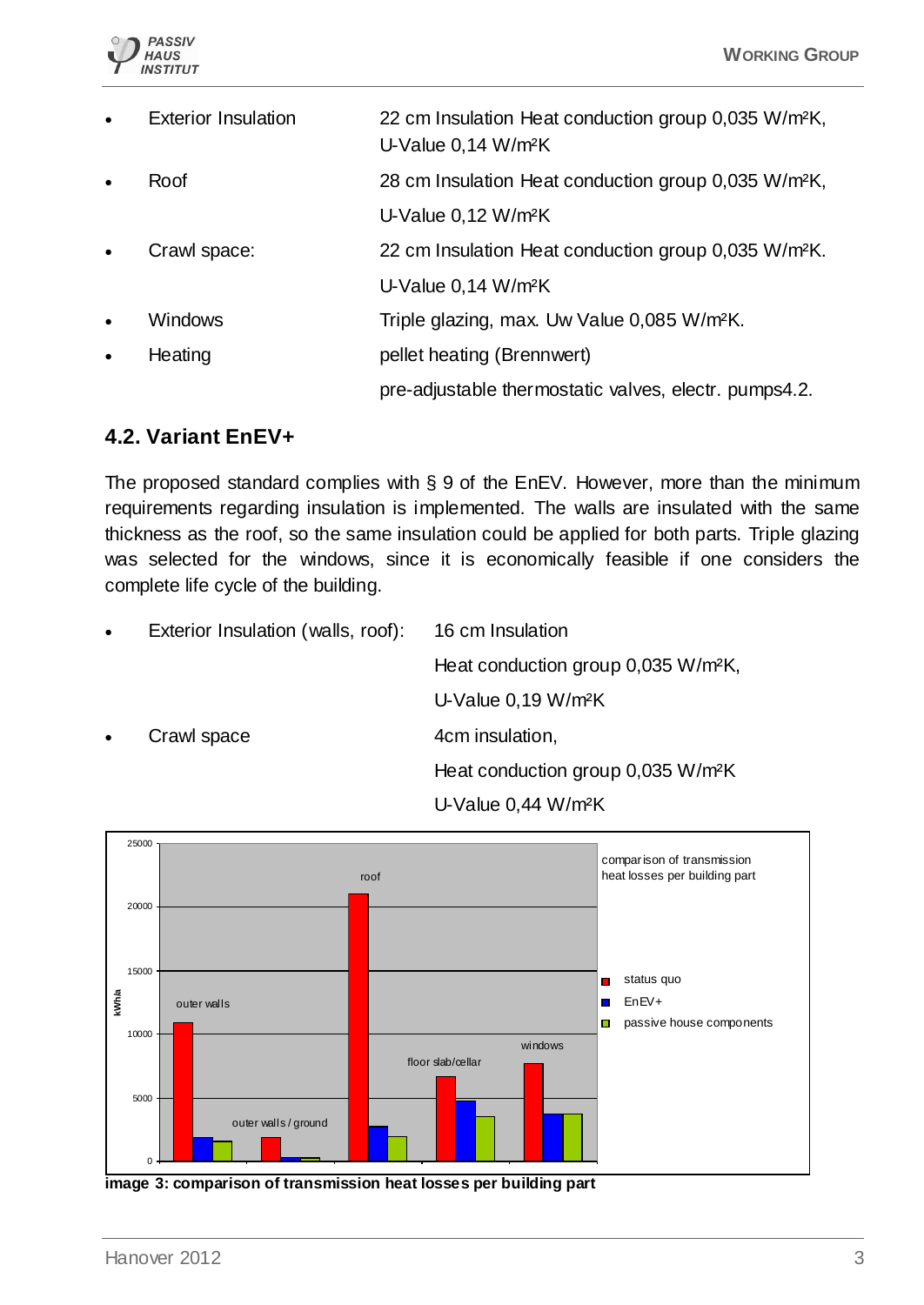



**image 7: comparison of primary energy requirements**

The implementation of measures of variant EnEV+ would lead to a reduction of primary energy consumption of 94%. The implementation of variant restructuring with passive house components would lead to a reduction of 96%.

## **5 Economic feasibility**

Economic feasibility is assessed by calculating the price for every saved kilowatt-hour of final energy. The costs and savings are assessed for a period of 25 years, and the residual value at the end of this period is taken into account. The financing costs are disregarded as requested by the client.

| Assessment period          |       |  |
|----------------------------|-------|--|
| Life cycle measures facade | 50    |  |
| Nominal interest           |       |  |
| linflation                 | 0.015 |  |

**Table 1: calculation principles for the price for every saved kilowatt-hour of energy**

#### **5.1. Calculation of profitability (Variant: EnEV+)**

| price for every saved kilowatt-hour     | 0,0604     | €     |
|-----------------------------------------|------------|-------|
|                                         |            |       |
| consumption??)                          | 45.818,24  | kWh/a |
| final energy savings (based on          |            |       |
| average energy consumption (status quo) | 65.975,27  | kWh/a |
| final energy savings                    | 0,69       |       |
| final energy demand status quo          | 141.964,40 | kWh/a |
| final energy demand of variant          | 43.373,54  | kWh/a |
| initial value                           | 190.038    | €     |

**Table 2: Calculation of the price for every saved kilowatt-hour of energy (EnEV+)**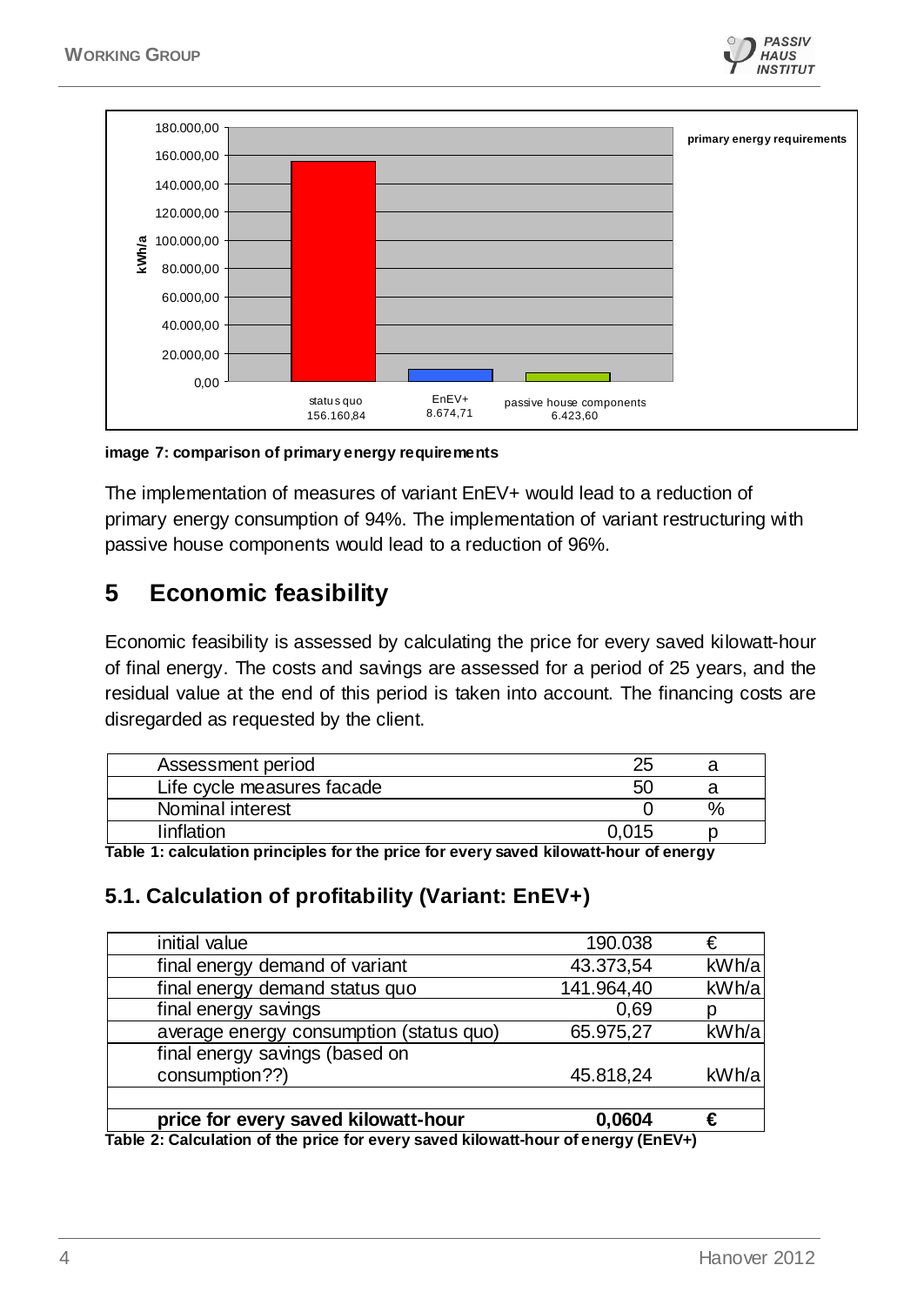

### **5.2. Calculation of profitability (Variant: passive house components)**

Calculation of profitability (Variant: passive house components)

| initial value K0                     | 210.961 €        |
|--------------------------------------|------------------|
| final energy demand of variant       | 32.118,01 kWh/a  |
| final energy demand (status quo)     | 141.964,40 kWh/a |
| energy saving demand                 | $0.77$ p         |
| energy consumption average           | 65.975,27 kWh/a  |
| energy saving (based on consumption) | 51.049,03 kWh/a  |
|                                      |                  |
| price for every saved kilowatt-hour  | $0,0585 \in$     |

**Table 3: Calculation of the price for every saved kilowatt-hour of energy (passive house components)**

As indicated by the lower price for every saved kilowatt-hour, "restructuring with passive house components" is the more economically feasible variant, and is to be recommended.

#### **5.3 Comparison of profitability calculations**

Another frequently used method of calculation is static amortization. In this case the variant EnEV+ (the lower energy standard) is more profitable! Thus, the different methods of profitability calculations lead to different results. One cause for the differing results lies in the duration of the assessment period and in the residual value of the measures.

The assessment of profitability on the basis of the cost for every saved kilowatt-hour of energy has significant advantages. On the one hand, the higher energy standard is more profitable considering the life cycle of the measures. On the other hand, this approach does not require an assumption on the increase in energy prices since the costs can be directly compared to the current energy prices; the expected increase in energy prices is assessed by the client.

## **6 Effort for the consultant**

Time and effort for the energy consulting services is higher when feeding the programme, and also when creating the report. Compared to energy consultancy for residential housing according to DIN V 4801-06, DIN V 4701-10/12 the effort is nearly twice as high.

Creating two variants within one PHPP file is rather difficult and fragmented. After creating a file for the existing building, copies can be made in order to generate variants. An automatic update of changes to the existing building is technically complicated once the variants are created. For this reason it is recommended to carefully examine the original file of the existing building before creating variant files.

The different results can be summarised on a parameter sheet or a linked working sheet, and compared clearly. Changes within the variants are updated via links.